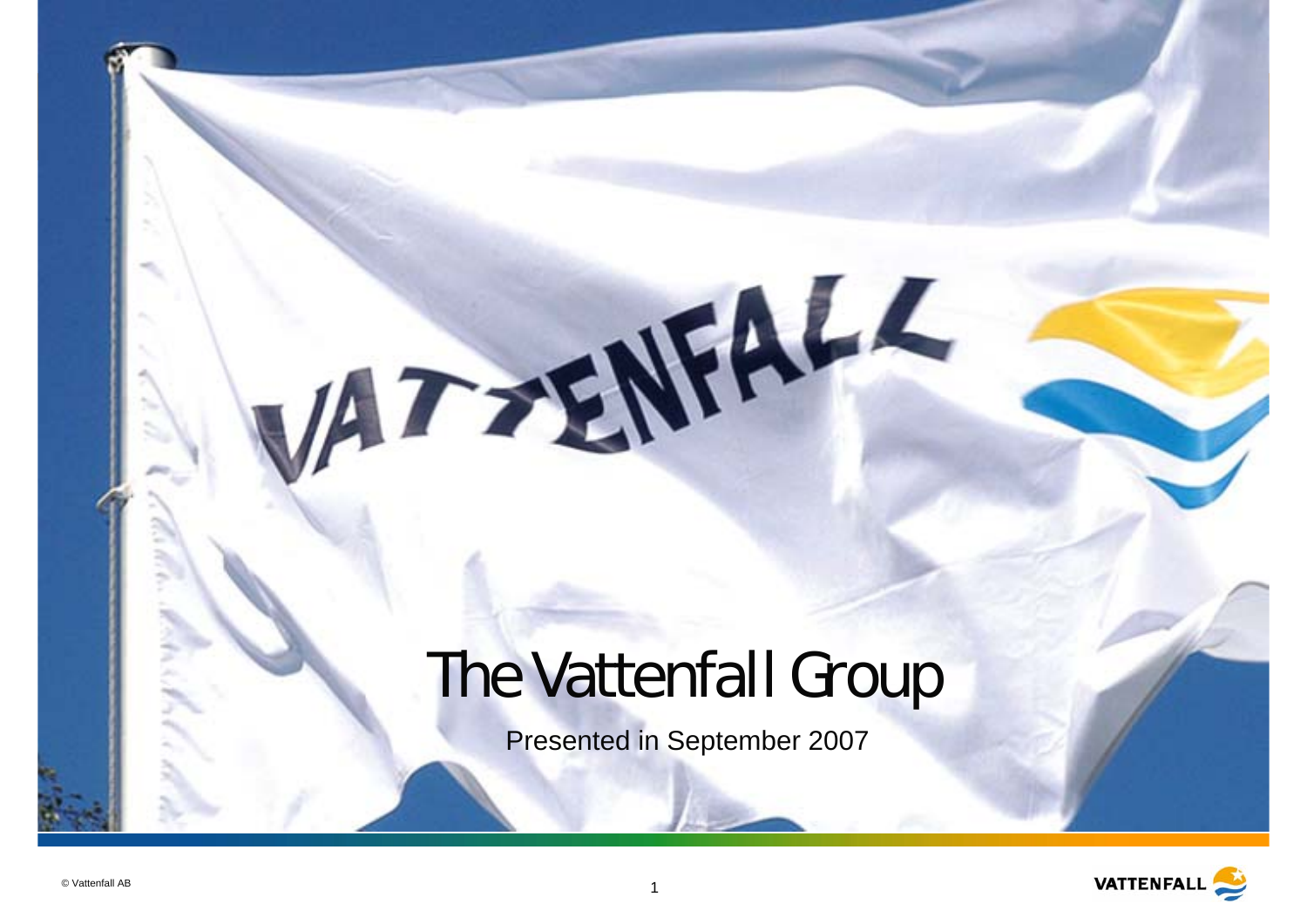**Number of substations using IEC 61850 (sept 2007)**

- Germany 5
- Sweden 3
- Finland 1

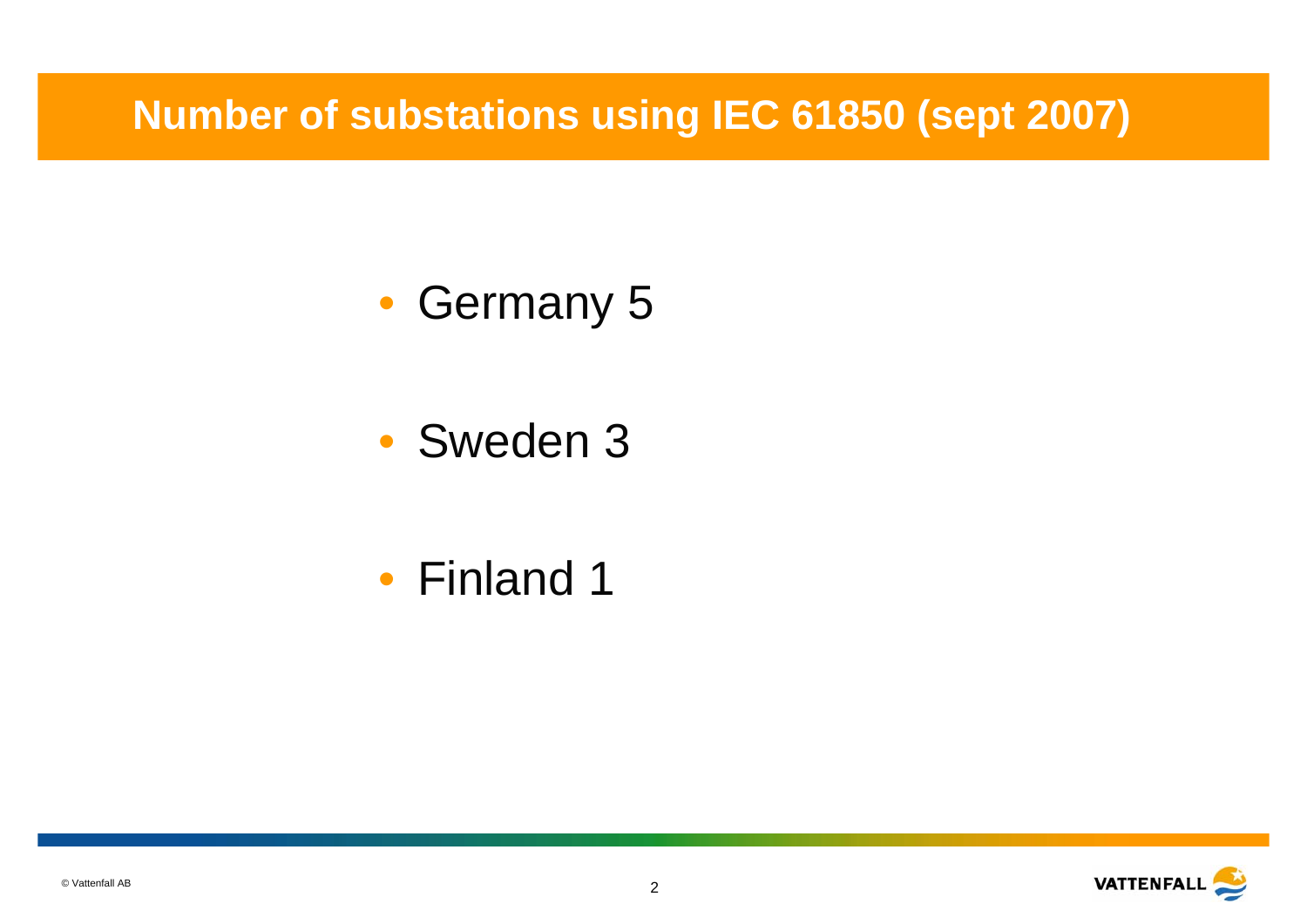**Most important problems to date**

For utilities:

# Lack of training and education !!!!!!

For suppliers:

Lack of training and education !!!!!!

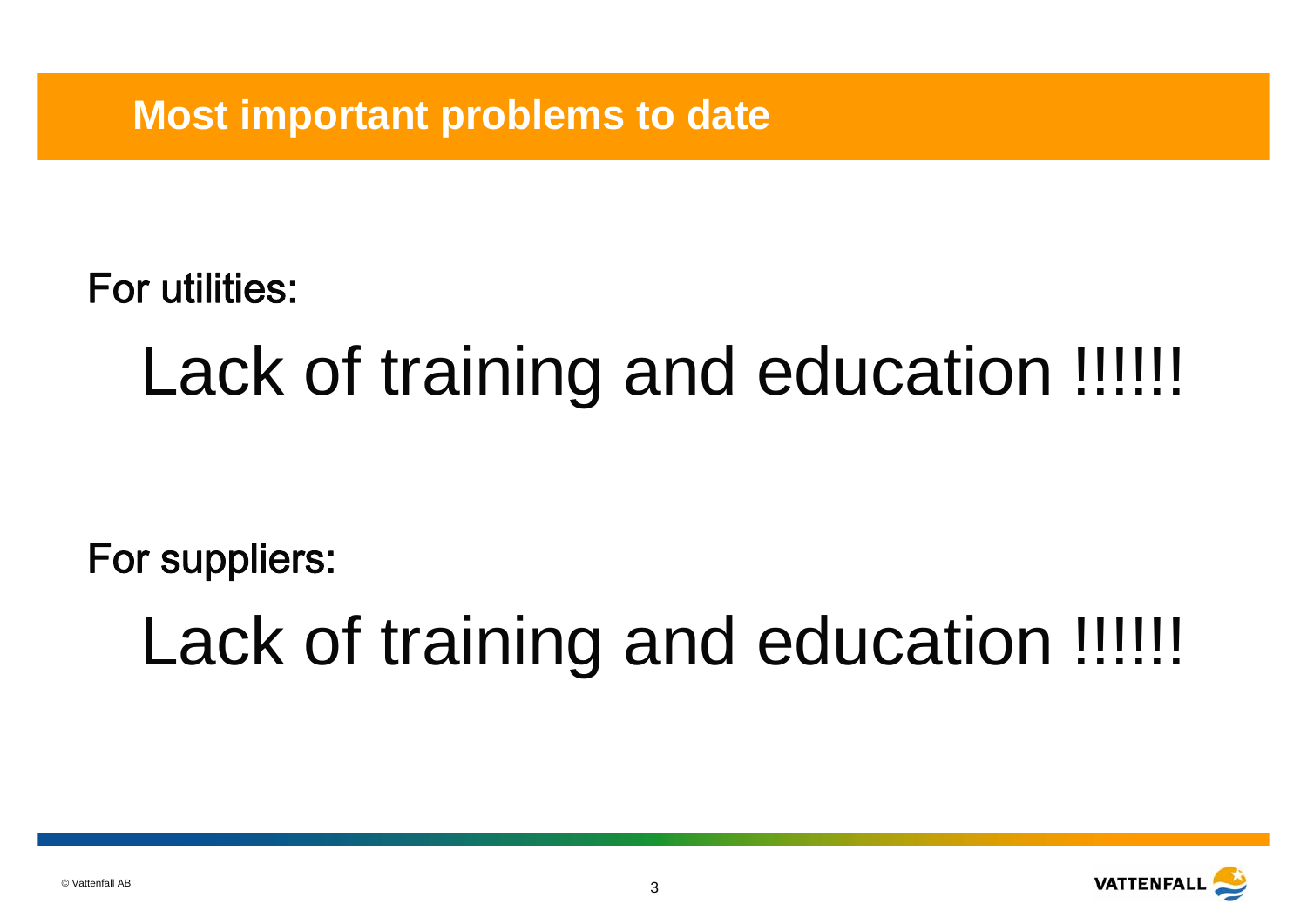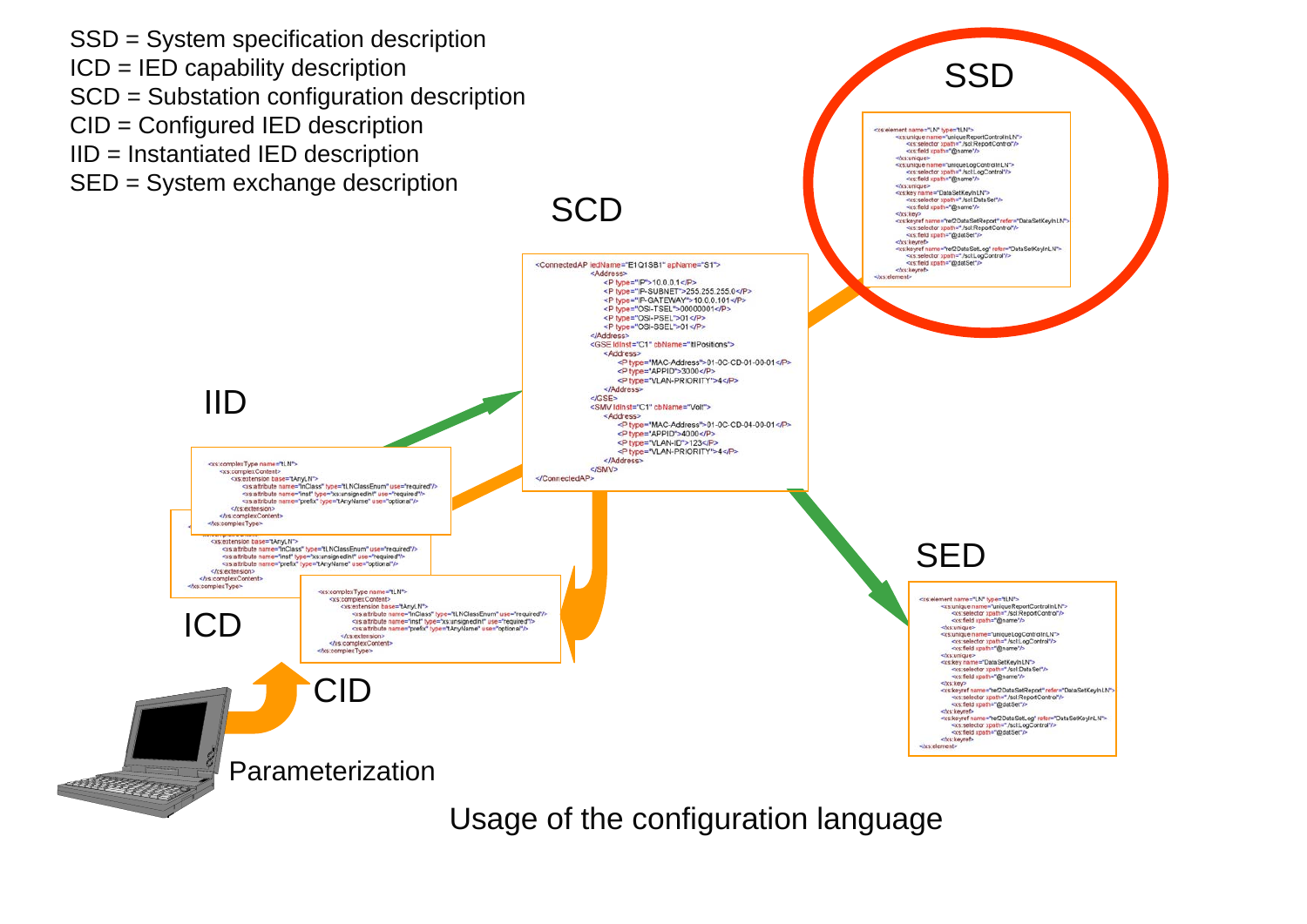#### **Errors found in SCD file of a turn-key substation**

#### Voltage level name